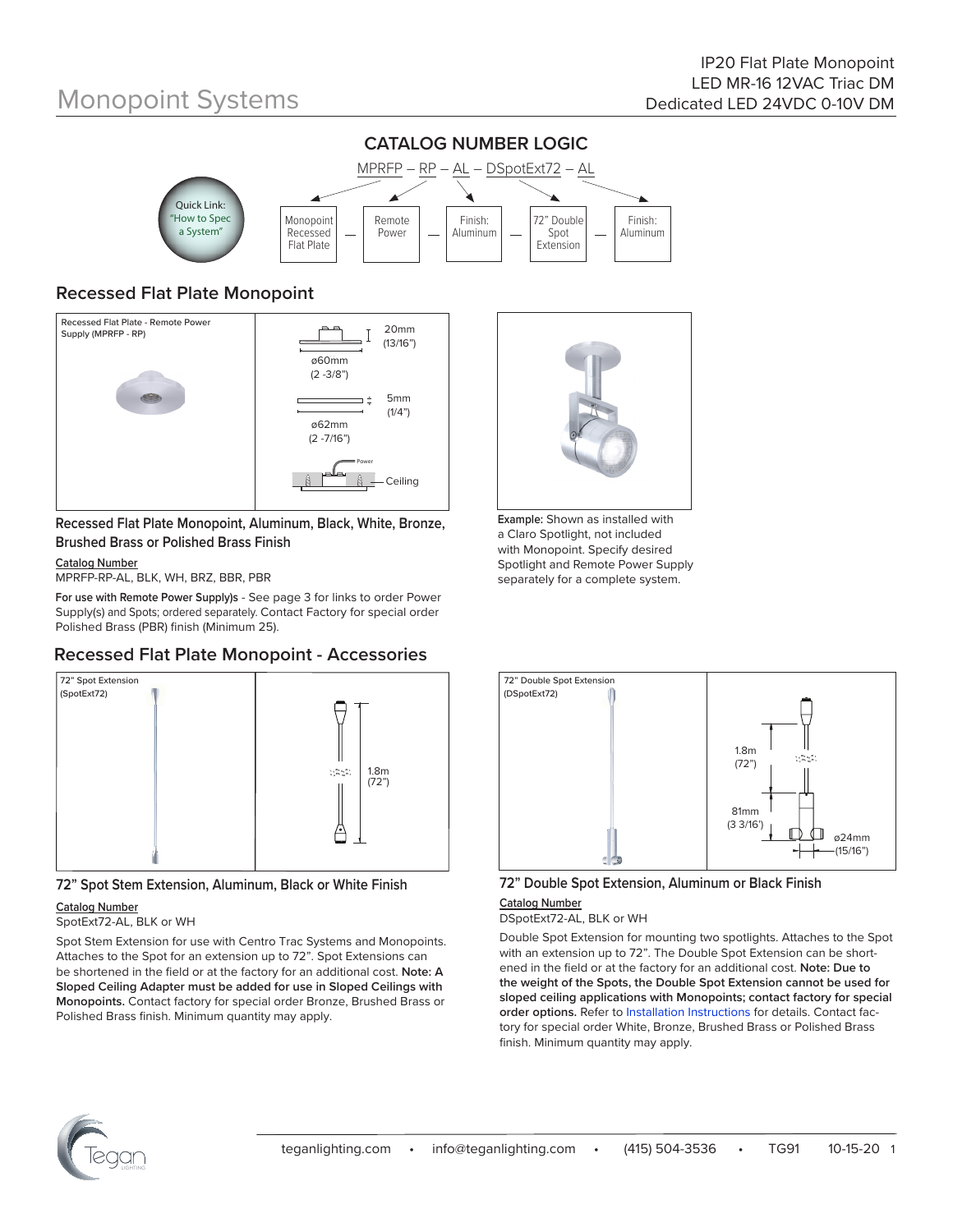## **Recessed Flat Plate Monopoint - Accessories**



**Universal Sloped Ceiling Adapter, Aluminum, Black or White Finish**

#### **Catalog Number**

USCA-AL, BLK or WH

The Universal Sloped Ceiling Adapter allows for angle adjustment of any Spotlight when connected to a Monopoint installed on a sloped ceiling. Tilts 90º and rotates 350º. Brushed Aluminum (AL) or Black (BLK) finish. Contact factory for special order Bronze, Brushed Brass or Polished Brass finish. Minimum quantity may apply.

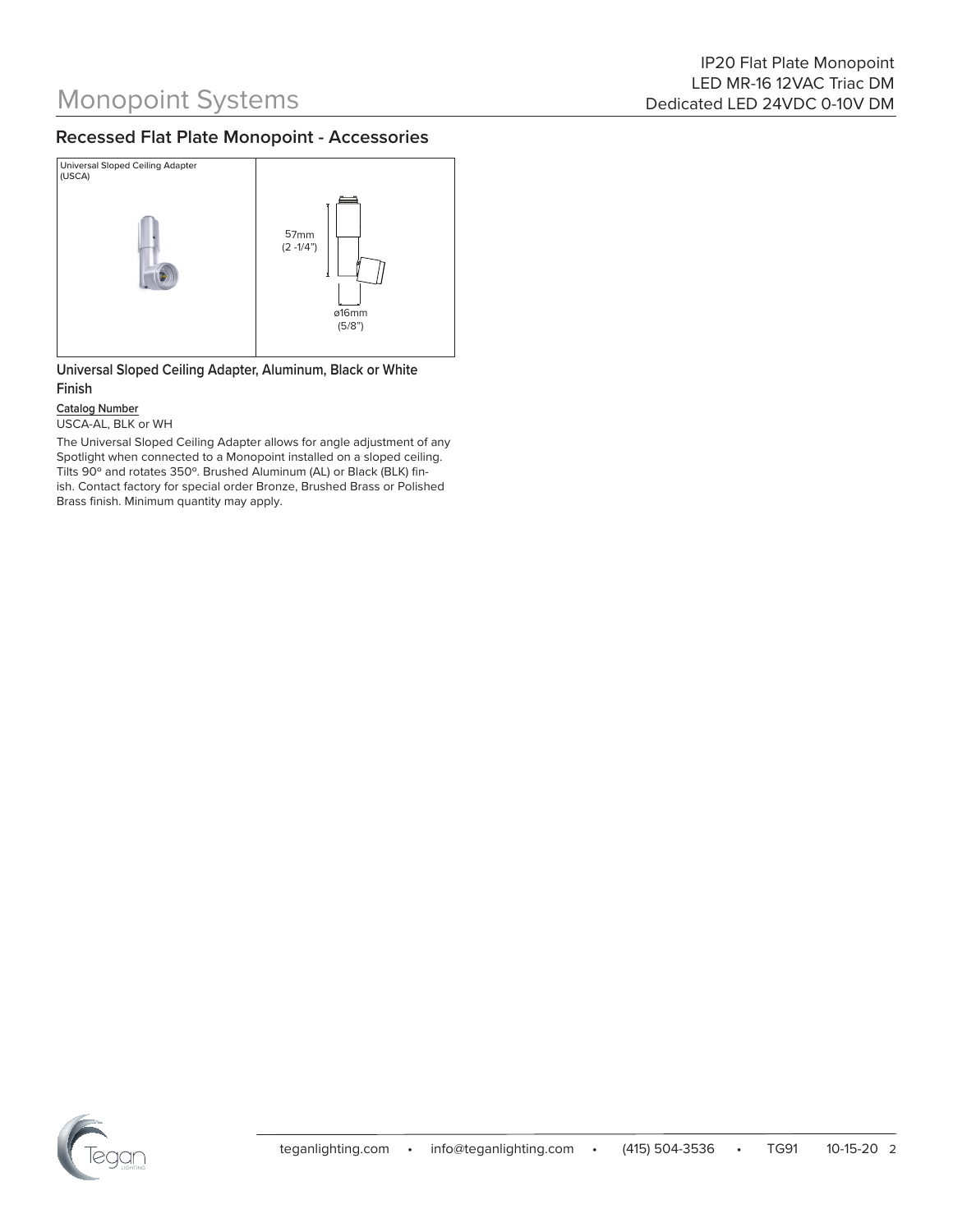

| Category:                      | Recessed Flat Plate Monopoint installs to a discreet ceiling insert, allowing for plastering up to the<br>mounting plate with a hardware free decorative cover resulting in a clean installed finish. Specify<br>desired Spotlight separately. Compatible with LED MR-16 12VAC Triac DM or dedicated LED 24VDC<br>0-10V DM Spot and Remote Power Supply; ordered separately.                                          |
|--------------------------------|-----------------------------------------------------------------------------------------------------------------------------------------------------------------------------------------------------------------------------------------------------------------------------------------------------------------------------------------------------------------------------------------------------------------------|
| Material:                      | Extruded and machined aluminum.                                                                                                                                                                                                                                                                                                                                                                                       |
| Finish:                        | Brushed Aluminum (AL), Black (BLK), White (WH), Oil-Rubbed Bronze (BRZ) or Brushed Brass (BBR).<br>Contact factory for special order Polished Brass (minimum of 25).                                                                                                                                                                                                                                                  |
| Monopoint                      | Recessed Flat Plate Monopoint (MPRFP-RP-XX).                                                                                                                                                                                                                                                                                                                                                                          |
| Accessories:                   | 72" Spot Extension (SpotExt72), 72" Double Spot Extension (DSpotExt72), Universal Sloped Ceiling<br>Adapter (USCA). Refer to pages 1 and 2 for finish options.                                                                                                                                                                                                                                                        |
| Source/<br>Spot:               | Ordered separtely. 24VDC Dedicated LED, Halogen or LED 12VAC MR-16. Refer to linked Spotlight<br>Specification sheets on pages 4-5 for details. In-rush may be a factor with other manufacturers LED<br>MR-16 lamps; refer to lamp manufacturers' spec sheets to determine the correct power supply wattage<br>required for the number of lamps specified.                                                            |
| <b>Remote Power</b><br>Supply: | Ordered separately. Refer to 24VDC Driver Specsheet, 12VAC Electronic Transformer Specsheet<br>or 12VAC Magnetic Transformer Specsheet for Power Supply options. NOTE: For dimming LED MR-<br>16 lamps (Soraa) with electronic/magnetic transformers, please refer our MR-16 LED Specsheet for<br>technical details. In-rush may be a factor with other manufacturers LED MR-16 lamps; refer to their spec<br>sheets. |
| Installation:                  | Monopoints are not designed with internal isolation for metal ceiling installation. Contact factory for<br>isolation gaskets. Refer to Installation Instructions for details. For system layout, and specification<br>assistance, refer to the Trac Design Guide under the Gallery link. Non-IC rated.                                                                                                                |
| Labels:                        | ETL & CE Listed; Tested to UL 1574 - Issue: 2004/09/07 Ed: 3 Rev: 2012/01/25 UL Standard for Safety                                                                                                                                                                                                                                                                                                                   |

Track Lighting Systems. IP20. Interior use only. In a continuing effort to offer the best product possible we reserve the right to change, without notice, specifications or materials. Technical specification sheets that appear on teganlighting.com are the most recent version and supersede all other versions that exist in any other printed or electronic form. 3 Year Warranty.



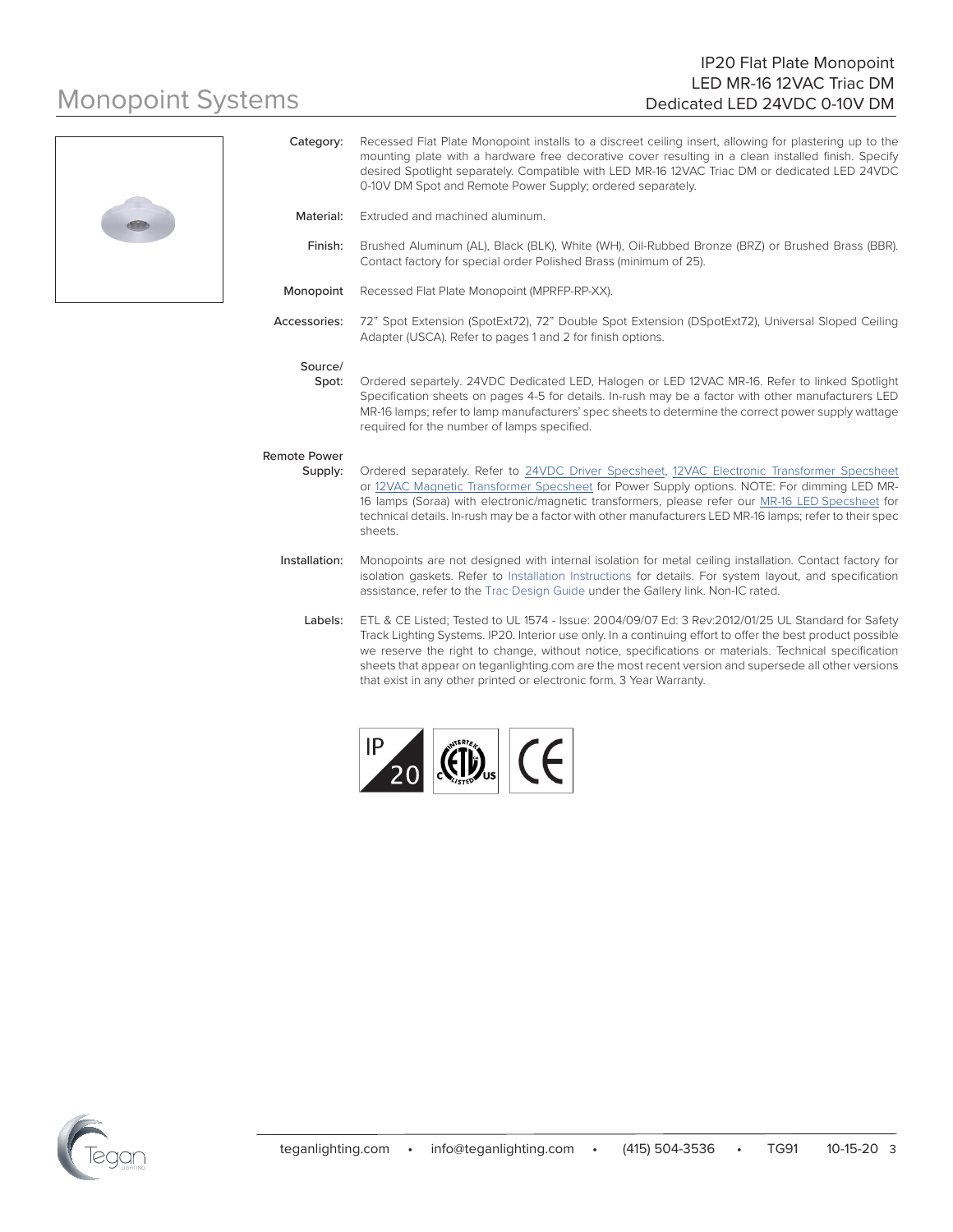## **Flat Plate Monopoint - 12 VAC Spotlights**



## **Flat Plate Monopoint - 24VDC Spotlights**